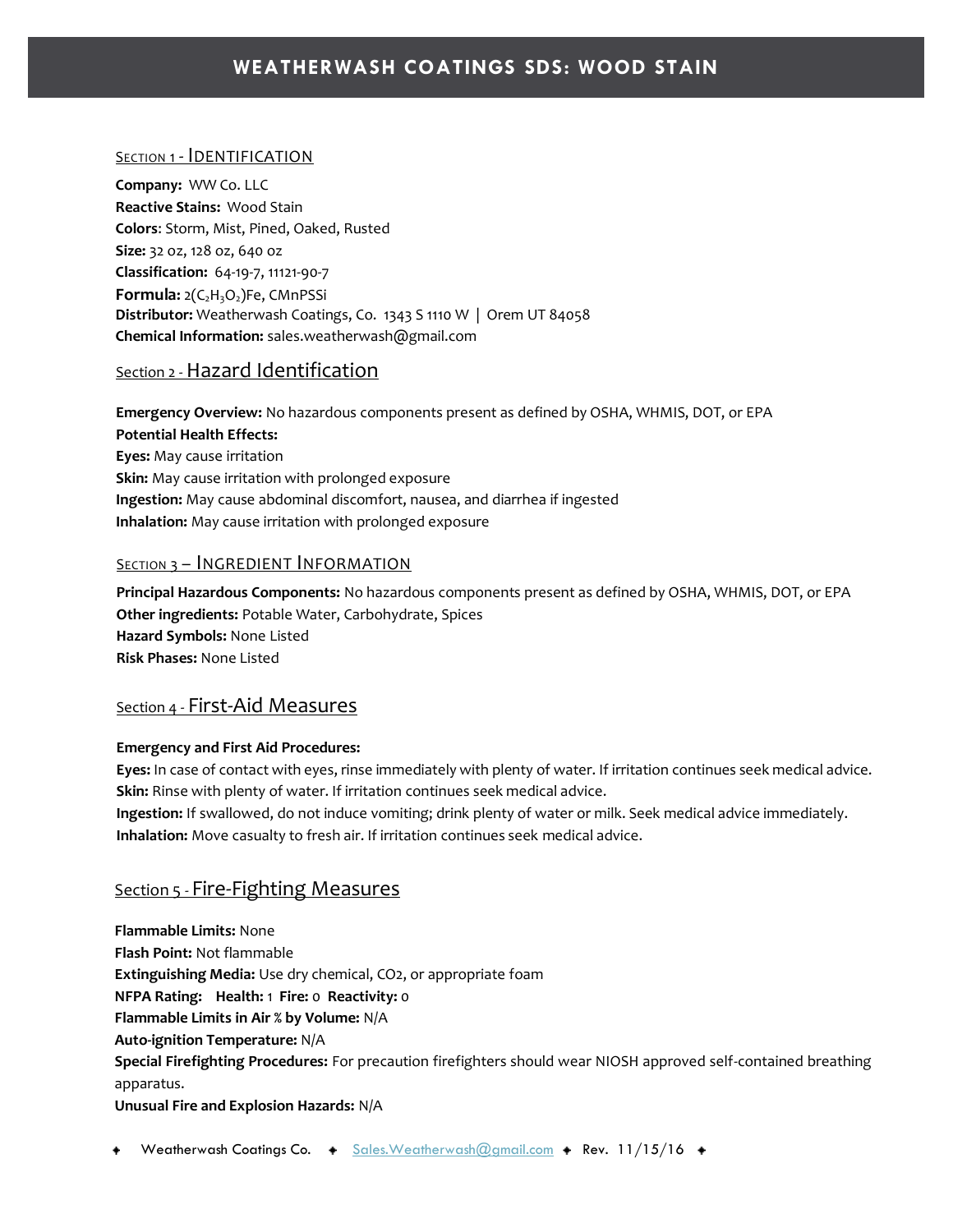## Section 6 - Accidental Release Measures

**Steps to Take in Case Material Is Released or Spilled:** Use caution during clean up. Personnel should wear proper protective equipment & clothing. Absorb material with suitable absorbent and containerize for disposal. Dispose in accordance with all Local, State & Federal regulations.

### Section 7 - Handling and Storage

**Precautions:** Keep container tightly closed in a cool, dry, well-ventilated place. Avoid freezing. Suitable for any general chemical storage.

### Section8 - Exposure Controls/Personal Protection

**Respiratory Protection:** None needed under normal condition of use with adequate ventilation. A NIOSH/MSHA chemical cartridge respirator should be worn if PEL or TLV is exceeded

**Other Protective Clothing or Equipment:** Lab coat, apron, eye wash, safety shower **Protective Gloves:** Wear natural rubber, neoprene, PVC, or equivalent gloves to limit possible skin irritation **Eye Protection:** Splash proof chemical safety goggles **Ventilation:** N/A **Local Exhaust:** Preferred

## Section 9 - Physical and Chemical Properties

**Melting Point:** approx. 0ºC (32ºF) **Boiling Point:** approx. 100ºC (212ºF) **Vapor Pressure:** Not Determined **Vapor Density (Air=1):** Not Determined **Percent Volatile by Volume:** 0% **Specific Gravity (H2O=1):** Not Determined **Solubility in Water:** Highly Soluble

## Section 10 - Stability and Reactivity

**Stability:** Stable **Conditions to Avoid:** Do not store in metal. **Incompatibility (Materials to Avoid):** None **Hazardous Decomposition Products:** COx **Hazardous Polymerization:** None

## Section 11 - Toxicological Information

Weatherwash Coatings Co.  $\arrow$  Sales. Weatherwash @gmail.com  $\rightarrow$  Rev. 11/15/16  $\rightarrow$ **Toxicity Data:** Biochemically, hematologically and histopathologically non-toxic **Effects of Overexposure:** N/A **Acute:** See Section 2 **Chronic:** Not listed as a carcinogen by IARC, NTP or OSHA. **Conditions Aggravated by Overexposure:** Respiratory Disorders **Target Organs:** Respiratory system, Skin, Eyes **Primary Route(s) of Entry:** Inhalation, Ingestion, Skin contact

**Appearance:** Gray/Brown, translucent **Odor:** Mild **Auto Ignition:** No **Weight per Gallon:** 8 lbs **Viscosity: ~**0.894 **Odor:** Mild odor, non-toxic **Evaporation Rate:** Not determined